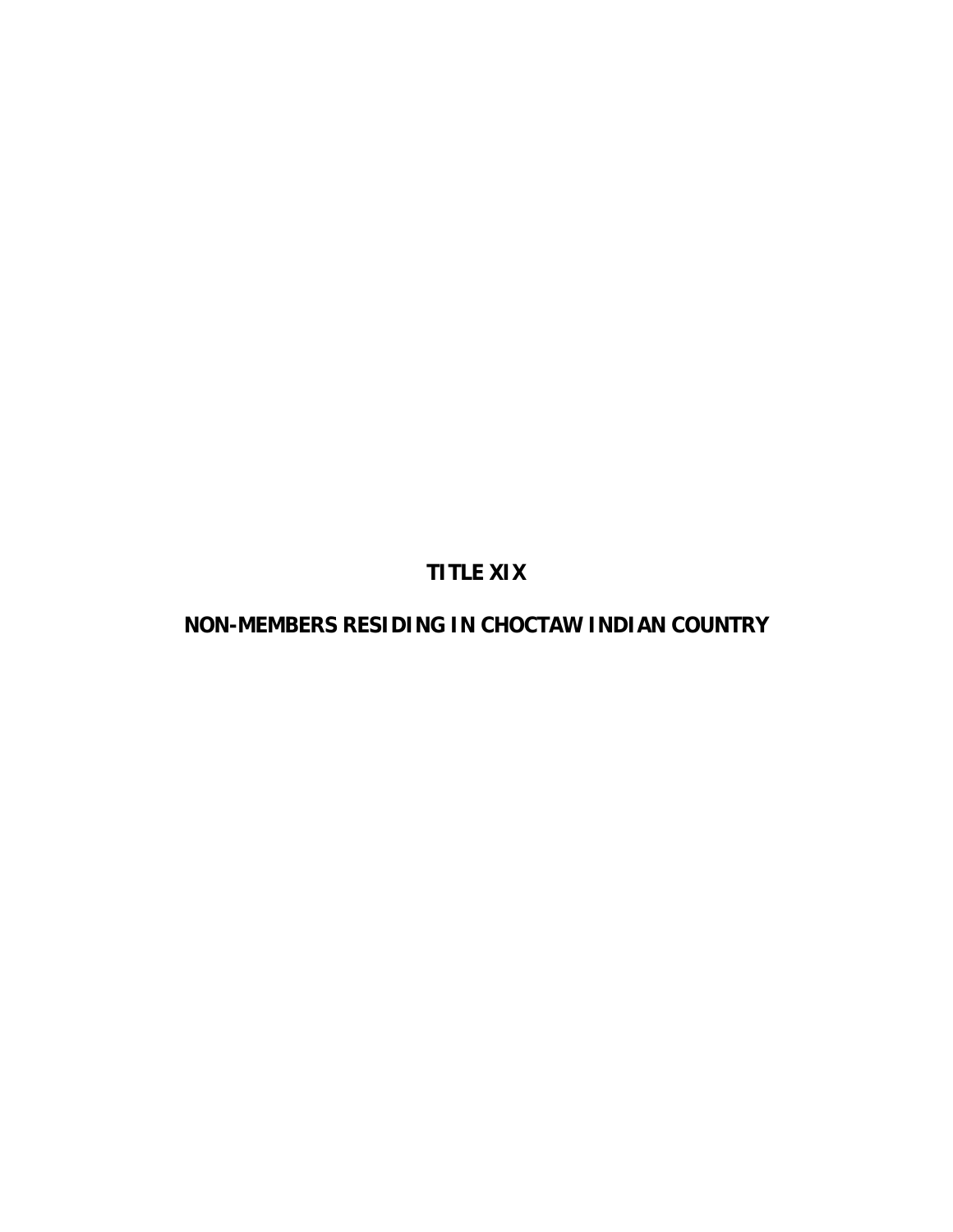| $§19-1-1$  |  |
|------------|--|
| $$19-1-2$  |  |
| $$19-1-3$  |  |
| $$19-1-4$  |  |
| $$19-1-5$  |  |
| $$19-1-6$  |  |
| $$19-1-7$  |  |
| $$19-1-8$  |  |
| $$19-1-9$  |  |
| $$19-1-10$ |  |
| $$19-1-11$ |  |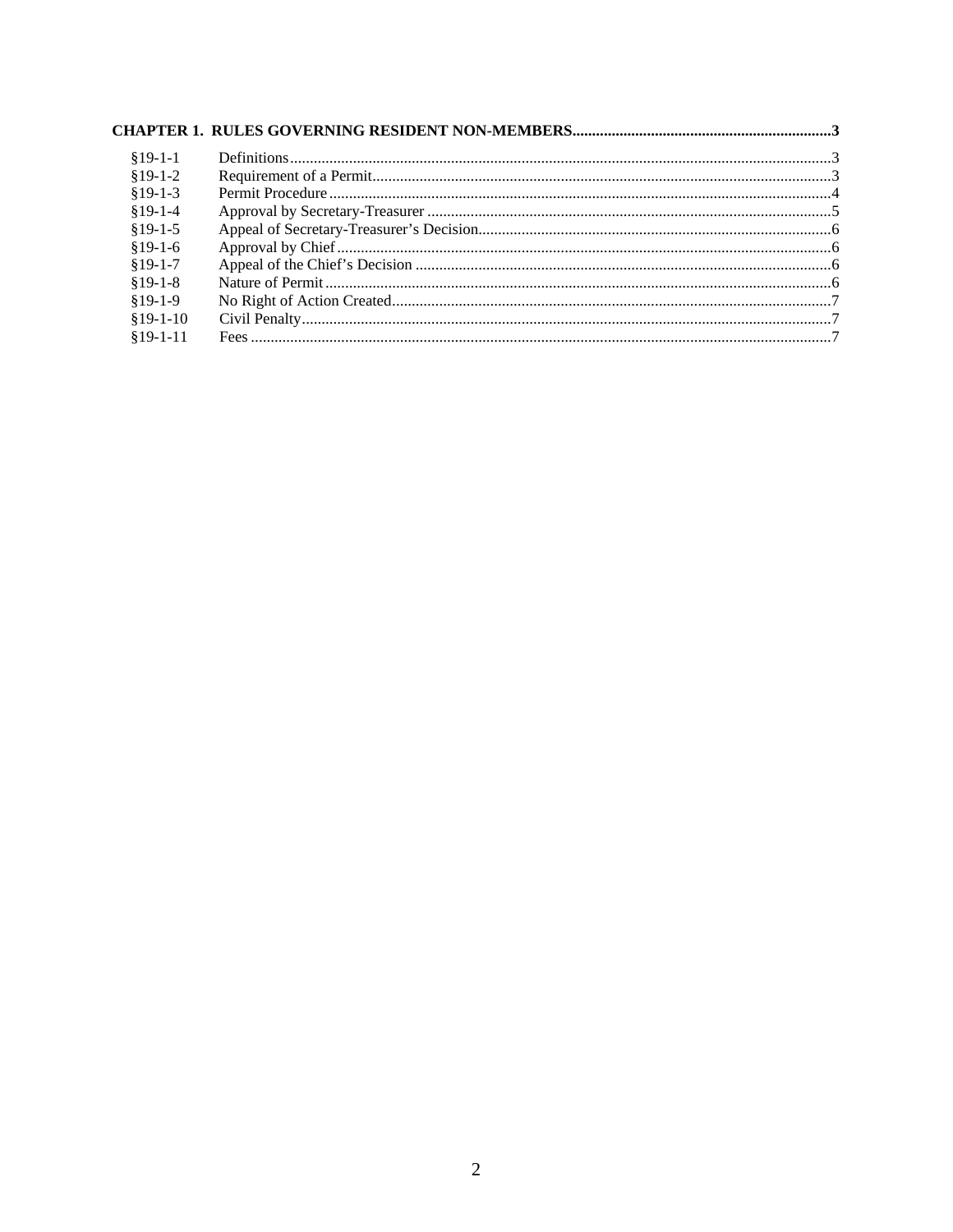# <span id="page-2-0"></span>**CHAPTER 1. RULES GOVERNING RESIDENT NON-MEMBERS**

#### **§19‐1‐1 Definitions**

Certain words used in this title are defined for purposes of this title as follows:

- (1) *Approve* shall mean to decide if a permit is to be issued.
- (2) *Issue* or *Issuance* means the administrative process of the tribe providing a permit to a non-Member.
- (3) *Member* shall mean a person who is an enrolled member of the Mississippi Band of Choctaw Indians.
- (4) *Non-Member of Mississippi Band of Choctaw Indian Descent* shall mean a person of one-fourth or more Mississippi Band of Choctaw Indian blood who is not a *Member*, but who has at least one parent or grandparent who is a *Member.*
- (5) *Other Indian* shall mean a person who is not a *Member* and who does not qualify as a *Non-Member of Mississippi Band of Choctaw Indian Descent*, but who is otherwise an "Indian" subject to federal criminal prosecution under 18 U.S.C. § 1153 and to Mississippi Band of Choctaw Indian criminal prosecution under § 1- 5-8(1) Choctaw Tribal Code. This includes, but is not limited to, enrolled members of any other federally-recognized Indian tribe.
- (6) *Non-Member* means a person (whether other Indian or non-Indian) who is neither a *Member* nor a *Non-Member of Mississippi Band of Choctaw Indian Descent*.
- (7) *Permit* shall mean a certificate, card, or other appropriate identification evidencing the approval of the tribe for a particular *Non-Member* to reside in Choctaw Indian Country.
- (8) *Reside* shall mean for purposes of this title to live in Choctaw Indian Country for more than ten days within any 12-month period.
- (9) *Sponsor* shall mean a *Member* who signs the application of a *Non-Member*  indicating the member's desire that the *Non-Member* be approved for residence in Choctaw Indian Country.

## **§19‐1‐2 Requirement of a Permit**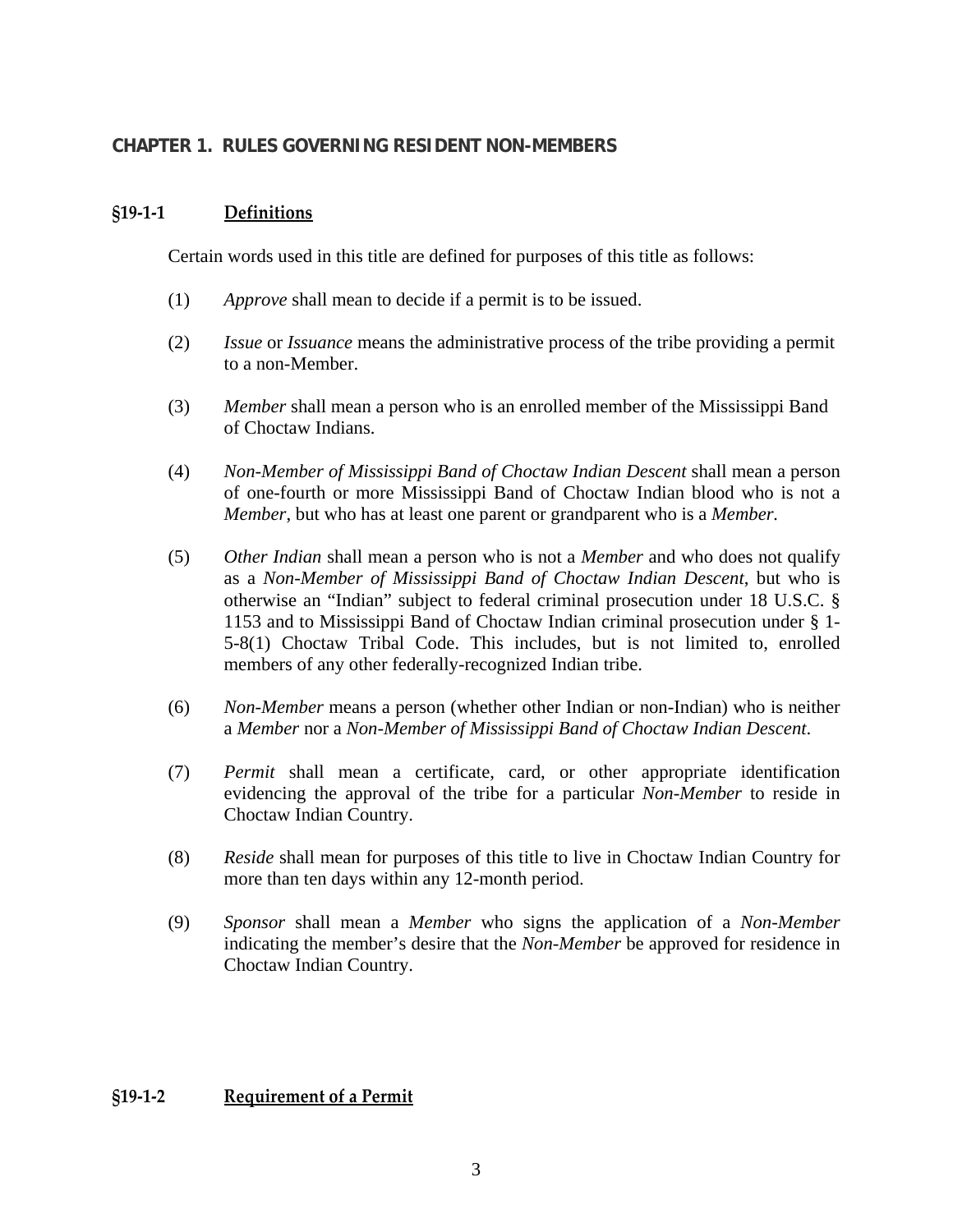<span id="page-3-0"></span>A *Non-Member* may not reside within the Indian Country, as defined in 18 U.S.C. § 1151, of the Mississippi Band of Choctaw Indians unless such person has first obtained a valid permit from the Secretary-Treasurer of the tribe in accordance with this title. Neither *Members* nor *Non-Members of Mississippi Band of Choctaw Indian Descent* as defined above are required to obtain such a permit.

#### **§19‐1‐3 Permit Procedure**

- (a) Application: A *Non-Member* must apply for a permit to reside on Choctaw Indian Country by applying in writing to the Permitting Officer of the tribe. Such application must include the *Non-Member's* name, last address, U.S. citizenship or resident alien status, any evidence of American Indian ancestry or enrollment in a federally-recognized Indian tribe, age, Social Security number, record of criminal arrests and convictions, place of employment, and the specific name and address of the person in whose residence the *Non-Member* contemplates residing. Applications for permits as required by § 19-1-2 shall also include a certified copy of a marriage license, birth certificate, or adoption papers, as appropriate, demonstrating that the condition(s) of § 19-1-4 are satisfied. Applications for permits shall also contain a statement as to why the *Non-Member* desires to reside on the Choctaw Indian Reservation. The information in the application shall be sworn under oath. All applications must also be signed by a *Sponsor*.
- (b) Denial of Application: Applications that are not acted upon by the Secretary-Treasurer or the Chief, pursuant to §19-1-4 and 19-1-6 respectively, within sixty (60) calendar days of the date of the application shall be deemed denied, and the time for appeal shall commence on the sixty-first  $(61<sup>st</sup>)$  calendar day after the date of application, exclusive of the date of application. This same appeal deadline will apply in the event a renewal application is expressly denied. Appeal procedures are set out at §§ 19-1-5 to 19-1-7
- (c) Duration: A permit issued under this section shall be effective for a period of two years from the date of issue. The cost of the issuance of the initial permit is One-Hundred (\$100.00) Dollars. The permit shall be renewed without further reapplication upon the filing of a request for renewal with the Secretary-Treasurer of the tribe and the payment of the renewal fee of One-Hundred (\$100.00) Dollars. In the event that the name or address of the person in whose residence the *Non-Member* resides changes or there is a change of sponsor then a new application shall be required. The initial registration fee and the renewal fee are not refundable in the event the permit is denied. Permit fees shall be waived for Indians enrolled in any other Federally recognized Indian tribe.
- (d) Penalties: In the event a *Non-Member* residing on the Choctaw Indian Reservation fails to secure a permit or fails to renew a permit, they shall be afforded fifteen calendar (15) days after notification by the Department of Public Safety to correct the violation. If such *Non-Member* fails to register or to renew the permit, then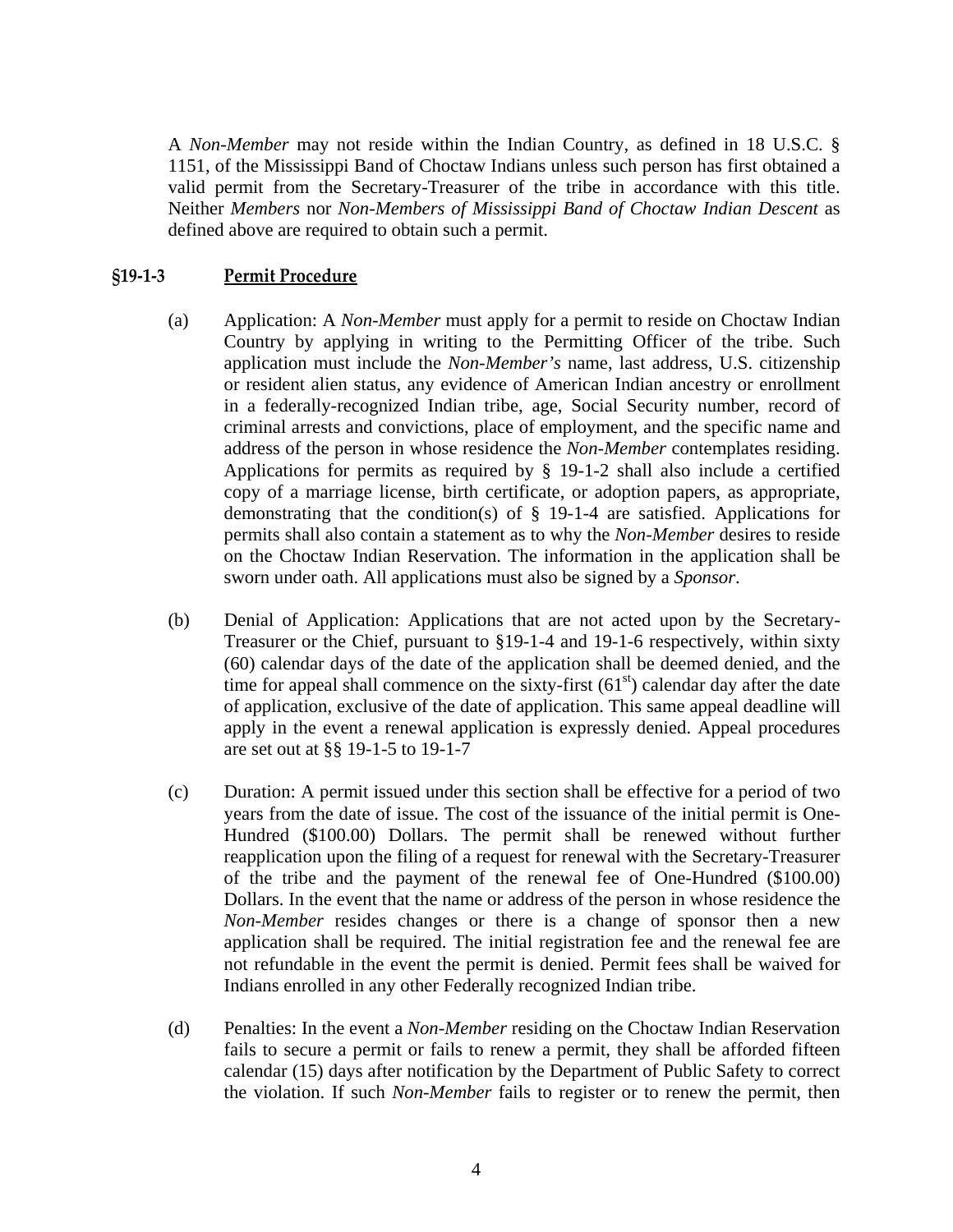they will be subject to Exclusion pursuant to the provisions of Title XX of the Choctaw Tribal Code.

#### <span id="page-4-0"></span>**§19‐1‐4 Approval by Secretary‐Treasurer**

The Secretary-Treasurer of the Mississippi Band of Choctaw Indians shall approve and issue a permit to a *Non-Member* authorizing the *Non-Member* to reside in Choctaw Indian Country if, and only if, the following conditions are met:

- a) the sponsor submits evidence documenting that the Non-Member is a U.S. citizen or a lawful resident alien;
- b) [deleted];
- c) that any adult *Nonmember* applicant must provide proof of retirement or employment, disability, or enrollment and attendance in school;
- d) one of the following conditions is met:
	- (1) The *Non-Member* is legally married to a *Member* as proven pursuant to Title IX of the Choctaw Tribal Code and the *Member* signs the *Non-Member's* application for residence privileges as the S*ponsor*;
	- (2) The *Non-Member* is legally married to a *Member* and has a valid marriage license from a foreign jurisdiction and the *Member* spouse signs the *Non-Member's* application for residence privileges as the *Non-Member's* sponsor;
	- (3) The *Non-Member* is a minor and is the adopted child, stepchild, foster child, grandchild, niece or nephew of a *Member,* but does not qualify as a *Non-Member of Mississippi Band of Choctaw Indian Descent* and the *Member* sponsors the child's residence application;
	- (4) The *Non-Member* has a *Sponsor* who is an adult biological or adoptive progeny;
	- (5) The *Non-Member* has a *Sponsor* who is the sibling or parent of the *Non-Member's* tribal member spouse who is deceased; or
	- (6) The *Non-Member* has a *Sponsor* who is the sibling or parent of the *Non-Member's* divorced tribal member spouse;
- (e) the applicant is not convicted, plead guilty, or found nolo contendere of any felony, any crime requiring registration as a sex offender, or any violent crime in any jurisdiction; and
- (f) the applicant is not subject to an exclusion order pursuant to Title XX.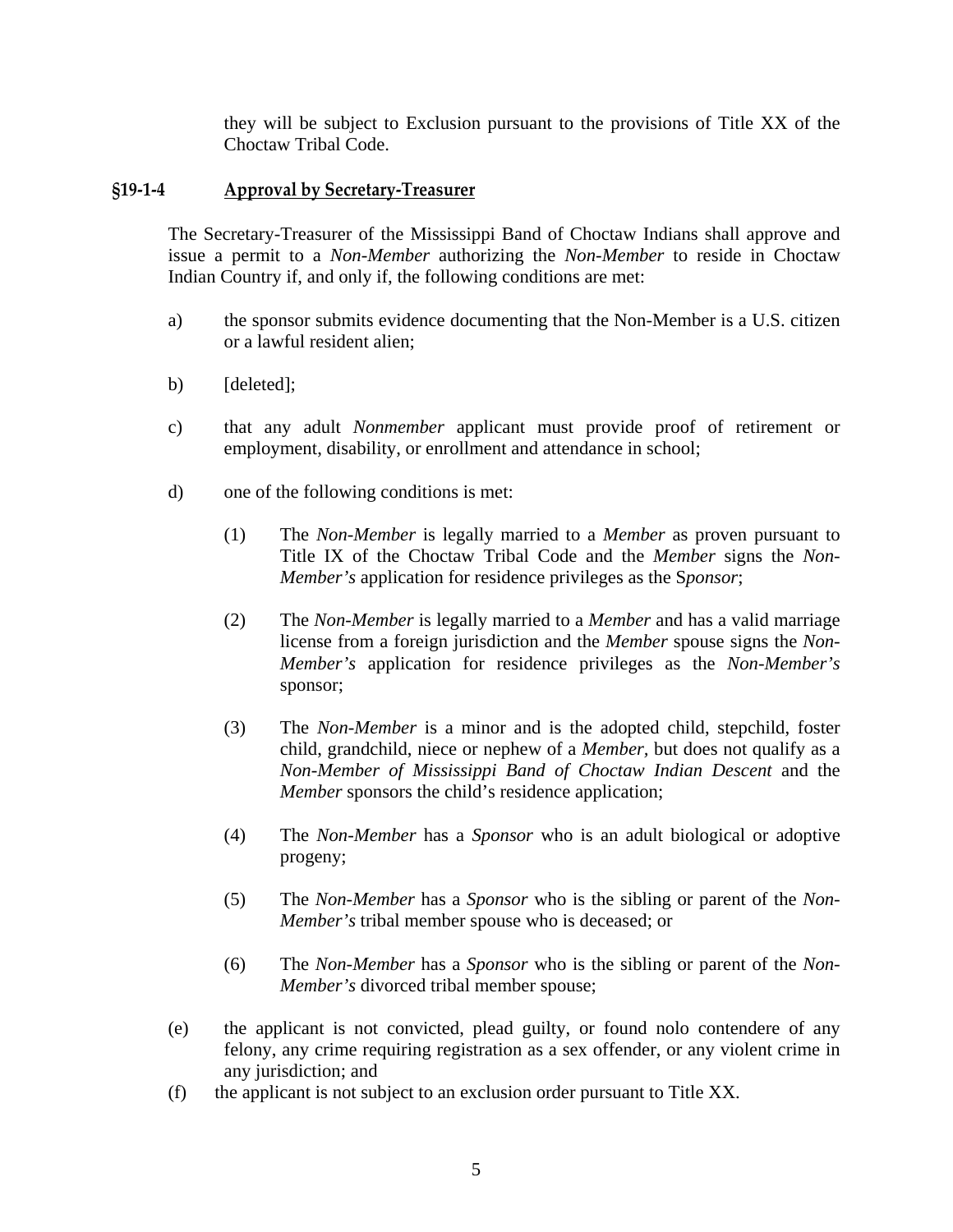<span id="page-5-0"></span>The Secretary-Treasurer shall not approve *Non-Member* residence permits in any other situations.

For the purposes of this section a person shall be considered employed if they are a married spouse of the *Sponsor* or the widow of a tribal member, and remain at home to care for the biological or adoptive children of the afore mentioned tribal member.

For the purposes of this section a person shall be considered disabled if they are permanently disabled, with a doctor's certification, or temporarily disabled by reason of severe illness or injury if a doctor certifies that the person is incapable of working for a period of ninety (90) days or more.

## **§19‐1‐5 Appeal of Secretary‐Treasurer's Decision**

The *Non-Member* making application pursuant to § 19-1-3, or the *Non-Member*  applicant's *Sponsor*, may appeal the decision of the Secretary-Treasurer to approve or to not approve a permit under § 19-1-4 by making such appeal to the Chief, and a certified copy of such appeal to the Permitting Officer. Such appeal must be made in writing within ten (10) calendar days of the action, whether a denial by inaction or an express denial, per § 19-1-3(b), taken by the Secretary-Treasurer, which appeal shall be considered by the Chief.

## **§19‐1‐6 Approval by Chief**

The Chief may issue a permit to a *Non-Member* not meeting the conditions of § 19-1-4 to reside in Choctaw Indian Country on a case by case basis if the Chief determines that such action would be in the best interest of the tribe or of a *Member*.

## **§19‐1‐7 Appeal of the Chief's Decision**

The *Non-Member* making application for a permit under this Ordinance or *Member* who is dissatisfied with the decision of the Chief in not approving a permit may appeal the decision of the Chief to the Tribal Council, with a certified copy to the Permitting Officer, and the Tribal Council may override the Chief's decision with respect to that particular *Non-Member* by a majority vote. Such appeal must be made in writing within ten (10) calendar days of the Chief's decision in order to be considered by the Council. Any appeal to the Tribal Council will be deemed denied by inaction if it is not deceived by the close of the next regular call session of the Tribal council, if an appeal is tabled it will be denied by inaction at the close of the next called meeting, whether regular or special call session, if not acted upon by the Tribal Council.

## **§19‐1‐8 Nature of Permit**